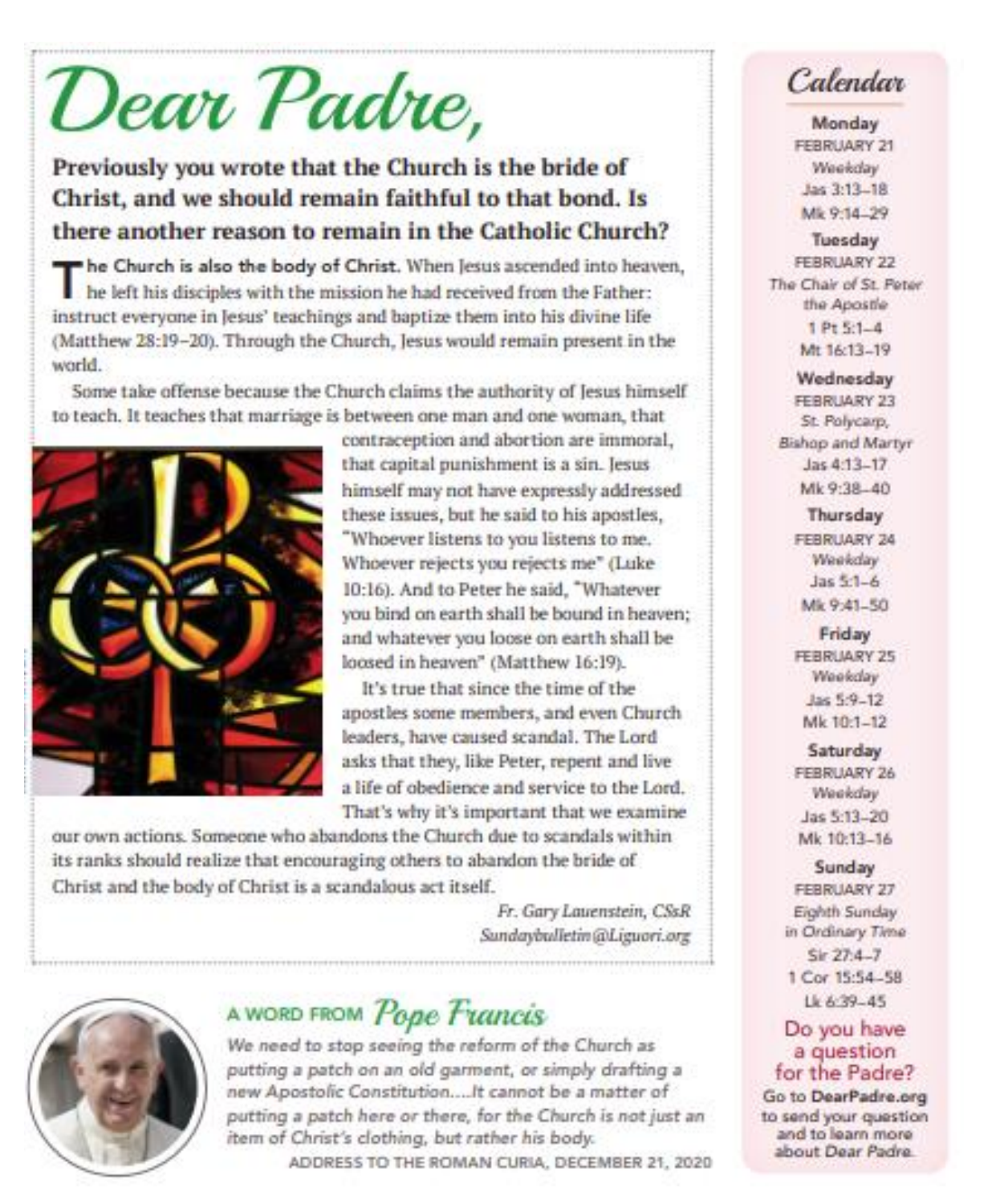

**SEVENTH SUNDAY IN** ordinary time **FEBRUARY 20, 2022** 



# St. Ann Catholic Church & Our Lady of Chartres Mission *Pastor: Reverend Fr. David Milton Office phone: 228-832-2560, Hours: Monday-Friday 9am-3pm.*  Web: www.stannparishlizana.org --- Email: stanngulfport @hot mail.com



**St. Ann Mass Schedule & intentions** Feb 19th 4pm Glen Parker Feb 20th 9am Int of Glen Parker T Feb 20th Sun 6pm Parish **Our Lady of Chartres Mass Schedule** Feb.  $20<sup>th</sup> 7.30$ am Parish

**SACRAMENT OF RECONCILIATION Both before Mass and by Appointment**

Mon. 8am Helen O'Neal Wed. 8am Helen O'Neal Thurs. 8am Glen Parker Fri. 8am Glen Parker

Feb. 26<sup>th</sup> 4pm Glen Parker Feb. 27<sup>th</sup> 7:30am OLC Int of Parish Feb.  $27<sup>th</sup>$  9:00am Glen Parker  $\uparrow$ Feb. 27<sup>th</sup> 6pm Int of Donor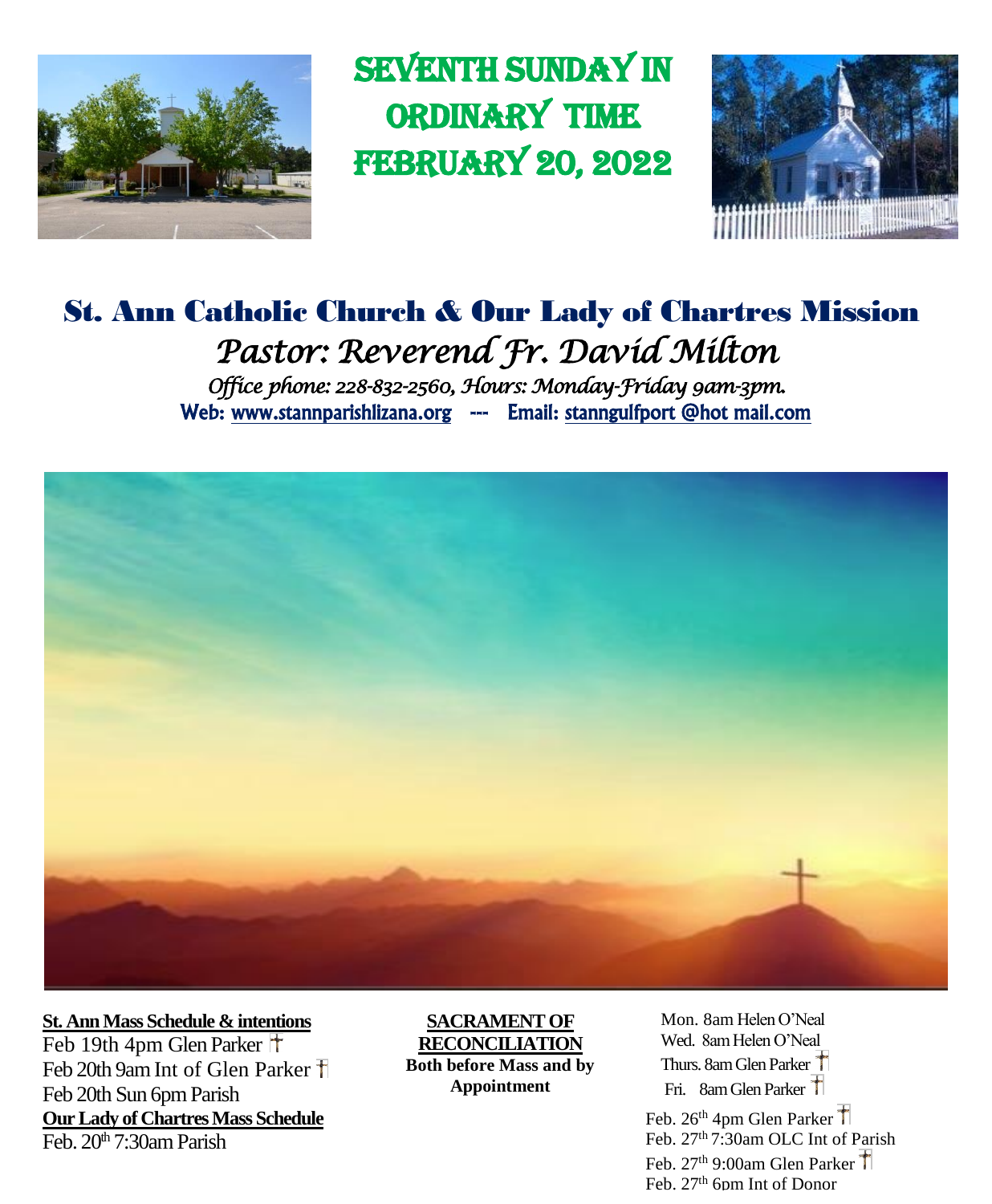### *From Father David's Desk...*

# **Love your Enemies**

**Perhaps one of the most difficult mandates that Jesus directed of his followers is love of enemies.**

He was not talking about people whom we do not particularly like or who do not belong to your families, ethnic or political groups. He was very clear about this. Jesus was talking about those who actually hate us, cause us physical harm, or who take from us what we need to live. This kind of love, is not only difficult but seems contrary to a specific kind of justice. This justice is called retributive justice and it maintains that evil deeds should be punished. This kind of justice is often accomplished by requiring time in jail or some form of fine.

However, another kind of justice is called *restorative justice*. It maintains that a violation of someone's rights not only harms the victim, but it also fractures, but it also fractures society. Therefore, it is not enough for the perpetrator to be punished; society must be restored as well. This might require restoring the victim's sense of personal value or security. At times some form of community service is required. It has been said that the best way to get rid of enemies is to make them friends. That seems to be what Jesus is advocating in today's Gospel. If someone has hurt you, overwhelm that person with your kindness, just as God has overwhelmed you with kindness and mercy.

# FOR Reflection

- \* Think of how often you have been made new by the forgiveness of others.
- \* Who in your life might be made new by your forgiveness?

**With Prayers Fr. David**

**ST. ANN STEWARDSHIP: Identifiable** (**57**) \$1818.00, Loose: \$220.00 - Children: \$19.00 - **Total: \$2057.00** Ach: \$490.00

**OLC STEWARDSHIP: Identifiable (8)** \$275.00, Loose: \$111.00 – **Total**: **\$386.00**

#### **6:00PM MASS Cancellation**:

The 6:00pm Mass will be cancelled starting April  $9<sup>th</sup>$ . Should you have any questions please contact Fr. David

#### **SCHOOL Subsidy:**

Available for Catholic school students who are registered and belong to this parish. Bring the form from the respective school to Fr. David. He will sign it if the requirements are met.

#### **ALTER SOCIETY - Meeting**

The Alter Society will be meeting after the 9:00am Mass this Sunday.

#### **VISITATION of the sick:**

Please keep the parish office informed so we may minister to those who are ill at home, in the hospital, or in a nursing facility. Contact the office to let us know.